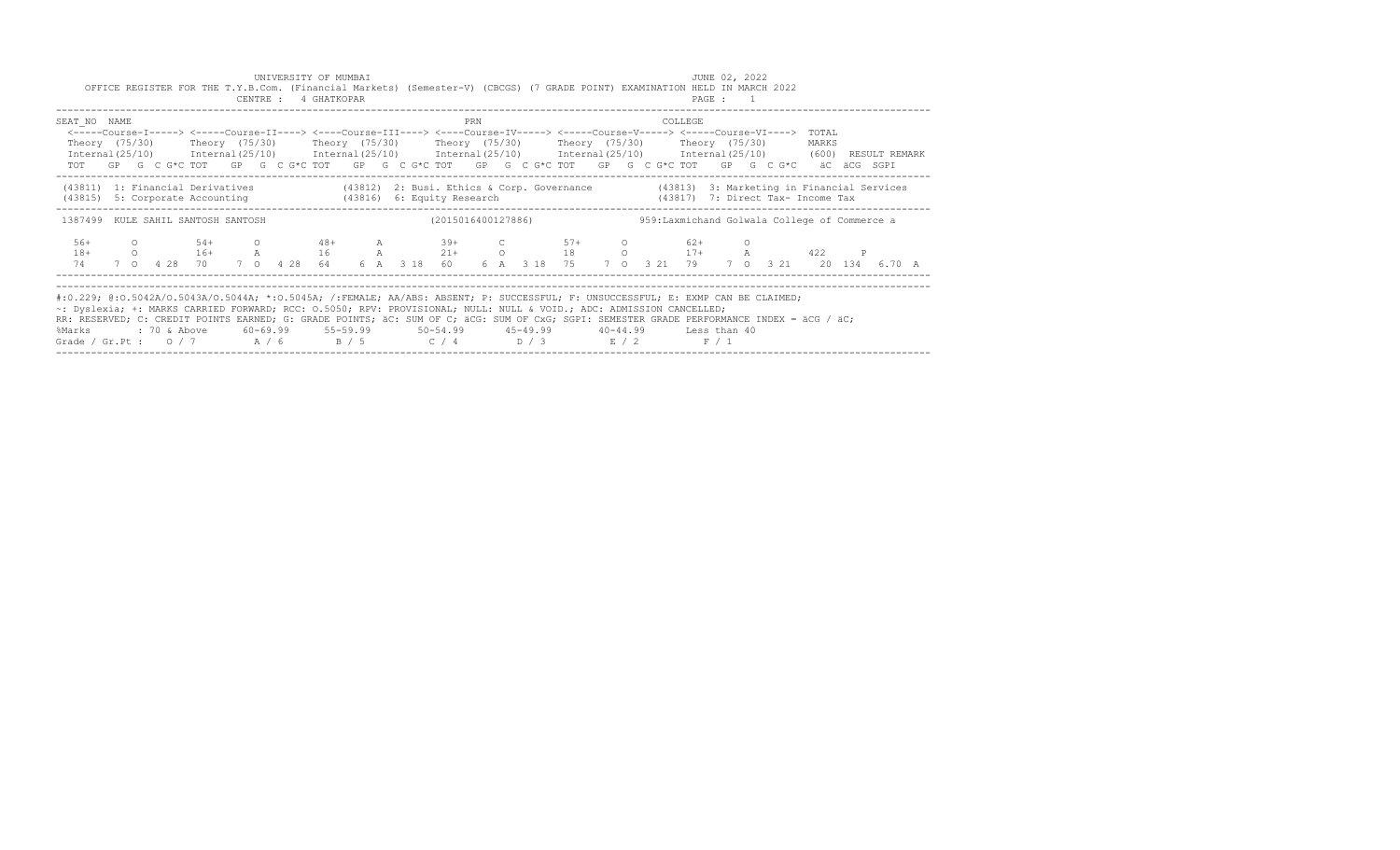|                                                                                                                                                                                                                                                                                                                                                                                                                                                                            |  |  | CENTRE : 7 VASAI | UNIVERSITY OF MUMBAI |                                                                                                                                                                                                                                                                                                                                                        |  |  |  |  |                    |     |  | JUNE 02, 2022<br>OFFICE REGISTER FOR THE T.Y.B.Com. (Financial Markets) (Semester-V) (CBCGS) (7 GRADE POINT) EXAMINATION HELD IN MARCH 2022<br>PAGE : 2 |  |      |  |  |  |  |         |  |  |  |  |                                               |              |  |  |
|----------------------------------------------------------------------------------------------------------------------------------------------------------------------------------------------------------------------------------------------------------------------------------------------------------------------------------------------------------------------------------------------------------------------------------------------------------------------------|--|--|------------------|----------------------|--------------------------------------------------------------------------------------------------------------------------------------------------------------------------------------------------------------------------------------------------------------------------------------------------------------------------------------------------------|--|--|--|--|--------------------|-----|--|---------------------------------------------------------------------------------------------------------------------------------------------------------|--|------|--|--|--|--|---------|--|--|--|--|-----------------------------------------------|--------------|--|--|
| SEAT NO NAME<br>$International (25/10)$ $International (25/10)$ $International (25/10)$ $International (25/10)$ $International (25/10)$ $International (25/10)$ $International (25/10)$ (600) RESULT REMARK                                                                                                                                                                                                                                                                |  |  |                  |                      | <-----Course-I-----> <-----Course-II----> <----Course-III----> <----Course-IV-----> <----Course-V-----> <----Course-VI----> TOTAL<br>Theory (75/30)    Theory (75/30)    Theory (75/30)    Theory (75/30)    Theory (75/30)    Theory (75/30)<br>TOT GP G C G*C TOT GP G C G*C TOT GP G C G*C TOT GP G C G*C TOT GP G C G*C TOT GP G C G*C äC äCG SGPI |  |  |  |  |                    | PRN |  |                                                                                                                                                         |  |      |  |  |  |  | COLLEGE |  |  |  |  | MARKS                                         |              |  |  |
| (43811) 1: Financial Derivatives (43812) 2: Busi. Ethics & Corp. Governance (43813) 3: Marketing in Financial Services<br>(43814) 4: Technical Analysis (43815) 5: Corporate Accounting (43817) 7: Direct Tax- Income Tax<br>1387514 KANOJIYA VIJAY HARILAL KEWLADEVI                                                                                                                                                                                                      |  |  |                  |                      |                                                                                                                                                                                                                                                                                                                                                        |  |  |  |  | (2015016400693387) |     |  |                                                                                                                                                         |  |      |  |  |  |  |         |  |  |  |  | 625: Shurparaka Educational & Medical Trust C |              |  |  |
| $37 +$<br>$13+$<br>50                                                                                                                                                                                                                                                                                                                                                                                                                                                      |  |  |                  |                      | D 30+ E 60+ O<br>C $10+$ E $10+$ E $12+$ D $10+$ E $18+$ O<br>4 C 4 16 40 2 E 4 8 70 7 O 3 21 42 2 E 3 6 40 2 E 3 6 48 3 D 3 9 20 66 3.30 D                                                                                                                                                                                                            |  |  |  |  | $30+$              |     |  |                                                                                                                                                         |  | E 30 |  |  |  |  | E 30    |  |  |  |  | 290 —                                         | $\mathbb{P}$ |  |  |
| #:0.229; @:0.5042A/0.5043A/0.5044A; *:0.5045A; /:FEMALE; AA/ABS: ABSENT; P: SUCCESSFUL; F: UNSUCCESSFUL; E: EXMP CAN BE CLAIMED;<br>~: Dyslexia; +: MARKS CARRIED FORWARD; RCC: 0.5050; RPV: PROVISIONAL; NULL: NULL & VOID.; ADC: ADMISSION CANCELLED;<br>RR: RESERVED; C: CREDIT POINTS EARNED; G: GRADE POINTS; äC: SUM OF C; äCG: SUM OF CxG; SGPI: SEMESTER GRADE PERFORMANCE INDEX = äCG / äC;<br>%Marks<br>Grade / Gr.Pt: $0/7$ $A/6$ $B/5$ $C/4$ $D/3$ $E/2$ $F/1$ |  |  |                  |                      |                                                                                                                                                                                                                                                                                                                                                        |  |  |  |  |                    |     |  |                                                                                                                                                         |  |      |  |  |  |  |         |  |  |  |  |                                               |              |  |  |

------------------------------------------------------------------------------------------------------------------------------------------------------